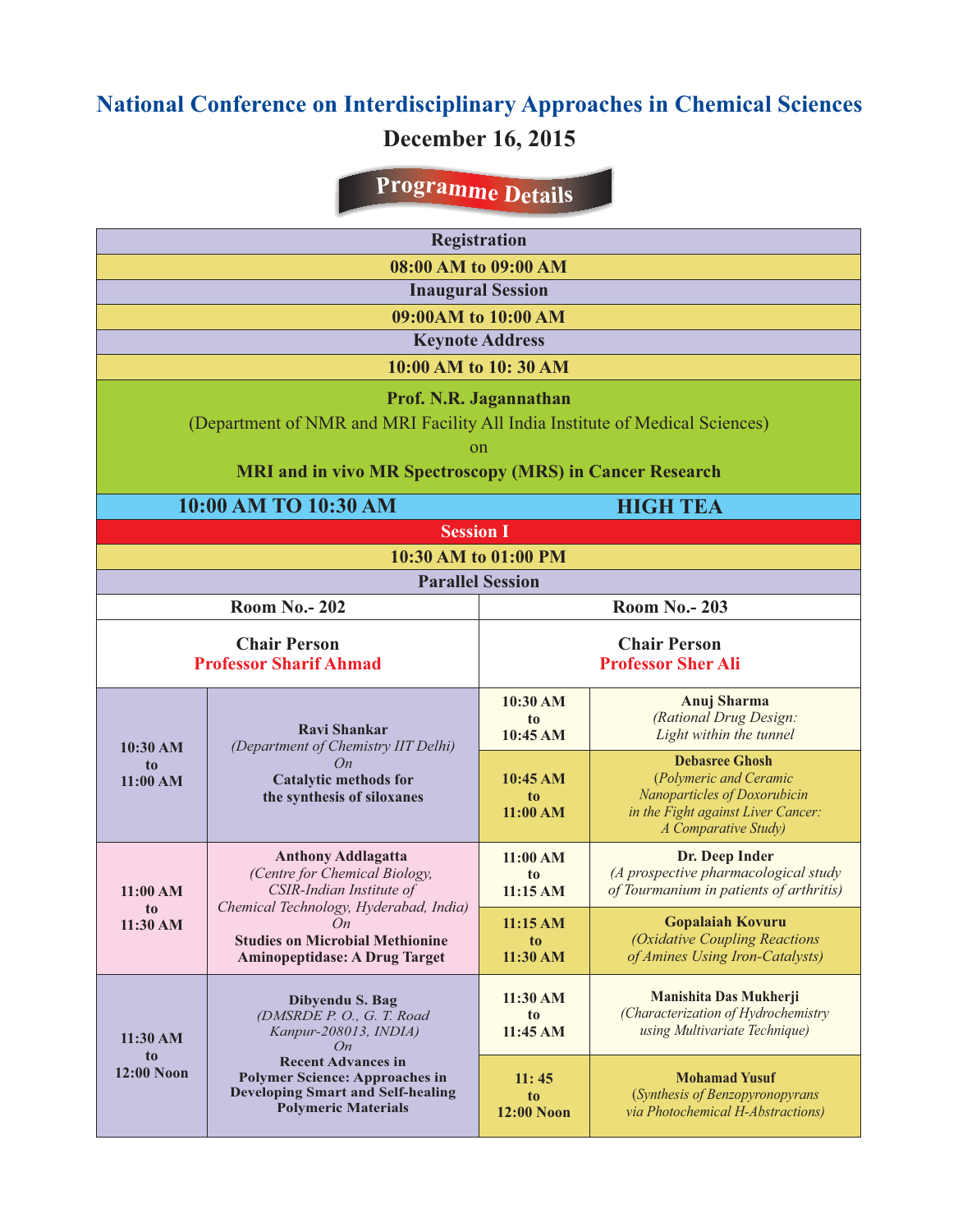| $12:00$ Noon<br>to<br>12:30 PM                               | <b>Diwan S Rawat</b><br>(Department of Chemistry,<br>University of Delhi,<br>Delhi-110007, India)<br>Hybrid drugs: An alternative<br>method of designing new drugs                                                                                                                                       | <b>12:00 Noon</b><br>to<br>12:15 PM                  | <b>Neelam Jain</b><br>(Evaluation of Eco-Friendly<br><b>Botanicals In Fungal Disease</b><br>Management of Indian Bamboo)                                              |  |  |  |  |
|--------------------------------------------------------------|----------------------------------------------------------------------------------------------------------------------------------------------------------------------------------------------------------------------------------------------------------------------------------------------------------|------------------------------------------------------|-----------------------------------------------------------------------------------------------------------------------------------------------------------------------|--|--|--|--|
|                                                              |                                                                                                                                                                                                                                                                                                          | 12:15 PM<br>t <sub>0</sub><br>12:30 PM               | Raj K. Singh<br>(Synthesis of a novel phenolic ester<br>and its performance evaluation as<br>antioxidant additive in polyol)                                          |  |  |  |  |
| 12:30 PM<br>t <sub>o</sub><br>1:00 PM                        | H. B. Bohidar<br>(School of Physical Sciences,<br>Jawaharlal Nehru University,<br>New Delhi-110067)<br><b>Soft Chemistry Induced Phase</b><br><b>Transition in Similarly Charged</b><br><b>Macromolecular Solutions</b>                                                                                  | 12:30 PM<br>t <sub>o</sub><br>12:45 PM               | <b>Shahid M Nayeem</b><br>(Distinctive structural attributes of<br>TGF- 3 depends on H3-Helix stability)                                                              |  |  |  |  |
|                                                              |                                                                                                                                                                                                                                                                                                          | 12:45 PM<br>to<br>1:00 PM                            | <b>Nitin Kumar Singhal</b><br>(Development of Novel compound to<br>Ameliorate Iron Deficiency by<br>Suppressing Expression and action of Hepcidin)                    |  |  |  |  |
| <b>LUNCH AND POSTER PRESENTATION</b><br>01:00 PM TO 03:00 PM |                                                                                                                                                                                                                                                                                                          |                                                      |                                                                                                                                                                       |  |  |  |  |
| <b>Session II</b><br>03:00 PM to 06:00 PM                    |                                                                                                                                                                                                                                                                                                          |                                                      |                                                                                                                                                                       |  |  |  |  |
| <b>Parallel Session</b>                                      |                                                                                                                                                                                                                                                                                                          |                                                      |                                                                                                                                                                       |  |  |  |  |
| <b>Room No.- 202</b>                                         |                                                                                                                                                                                                                                                                                                          | <b>Room No.- 203</b>                                 |                                                                                                                                                                       |  |  |  |  |
| <b>Chair Person</b><br><b>Professor Anwar Ali</b>            |                                                                                                                                                                                                                                                                                                          | <b>Chair Person</b><br><b>Professor Faizan Ahmad</b> |                                                                                                                                                                       |  |  |  |  |
| 03:00 PM<br>to<br>03:30 PM                                   | Dr. V.C.KALIA<br>(CSIR-Institute of Genomics and<br>Integrative Biology,<br>Delhi University Campus)                                                                                                                                                                                                     | 03:00 PM<br>to<br>03:15 PM                           | <b>Sudeep Mishra</b><br>(Analysis Of Multiclass Pesticide Residues<br>In Farmland Water Samples From<br>Haryana Districts By Gas<br>Chromatography Mass Spectrometry) |  |  |  |  |
|                                                              | <b>The Green Factories for</b><br><b>BioFuels and BioPolymers</b>                                                                                                                                                                                                                                        | 03:15 PM<br>to<br>03:30 PM                           | <b>Sudip Majumder</b><br>(Formulation of Novel Polymeric Indole Nanoparticles<br>and Screening for its Anticancerous activity)                                        |  |  |  |  |
| 03:30 PM<br>to<br>04:00 PM                                   | <b>Bhoomanand Saraswati</b><br>(Sri Venkateswara College,<br>(Uni of Delhi), Dhaula Kuan, New Delhi)<br>On<br><b>Mycorrhizal Inoculation of Medicinal</b><br><b>Plants with Commercially available</b><br>Mycorrhizal inoculum and comparative<br><b>Phytochemical studies:</b><br>A Swadeshi Technology | 03:30 PM<br>t <sub>0</sub><br>03:45 PM               | <b>Asimul Islam</b><br>(Sugar osmolytes play important<br>role in the stabilization of<br>the stability of proteins)                                                  |  |  |  |  |
|                                                              |                                                                                                                                                                                                                                                                                                          | 03:45 PM<br>to.<br>04:00 PM                          | <b>Sunil Kumar</b><br>(Multifractal Detrended Cross-<br><b>Correlation Analysis of Indian</b><br><b>Financial Time Series</b> )                                       |  |  |  |  |
| 04:00 PM<br>to<br>04:20 PM                                   | Sankarampadi Aravamudhan<br>(Department of Chemistry, North<br>Eastern Hill University, Shillong)<br>Other Disciplines as Aid in Chemical<br><b>Sciences and Applications of</b><br><b>Chemical Sciences to Other Disciplines</b>                                                                        | 04:00 PM<br>t <sub>0</sub><br>04:10 PM               | <b>Sushila Singhal</b><br>(Remediation of heavy metal Pb<br>(II) and $Zn$ (II) using Aleo-vera with their<br>SEM and XRD study)                                       |  |  |  |  |
|                                                              |                                                                                                                                                                                                                                                                                                          | 04:10 PM<br>to<br>04:20 PM                           | <b>Hament Kumar Rajor</b><br>(Degradation of Azo Dyes using<br>Catalysts a sustainable and<br>viable method)                                                          |  |  |  |  |